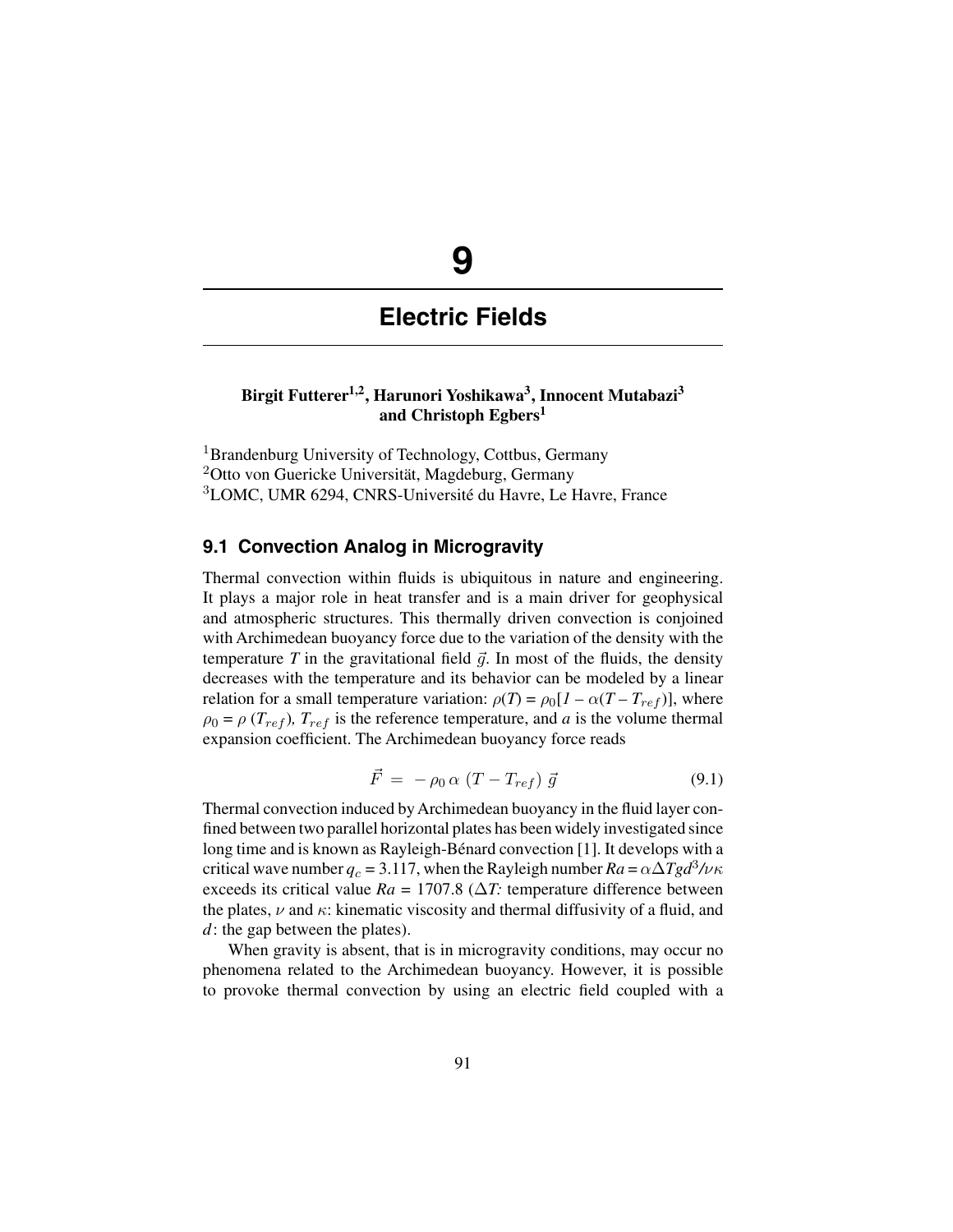temperature gradient applied to a fluid. This convection is often referred to as thermo-electrohydrodynamic (TEHD) convection. In fact, a dielectric fluid in the electric field  $\vec{E}$  pertains to a ponderomotive force, the density of which is given by [2]

$$
\vec{F} = \rho_f \vec{E} - \frac{1}{2} \vec{E}^2 \vec{\nabla} \varepsilon + \vec{\nabla} \left[ \rho \left( \frac{\partial \varepsilon}{\partial \rho} \right)_T \frac{\vec{E}^2}{2} \right]
$$
(9.2)

where  $\rho_f$  is the free charge density. The first term is the Coulomb force density, the second term is called dielectrophoretic (DEP) force density, and the last one is the electrostriction force density. In case of incompressible fluid motion without interface, the last term can be lumped into the pressure term of the momentum equation. Thermo-electrohydrodynamics has been used as an active method for heat transfer enhancement [3, 4].

#### **9.1.1 Conditions of DEP Force Domination**

The spatial distribution of free charges varies under an electric field. This variation process occurs with a timescale  $\tau_e = \varepsilon/\sigma$  called the charge relaxation time, where  $\sigma$  is the electric conductivity of the fluid. In dc electric field or ac electric field with a frequency  $f < \tau_e^{-1}$ , free charges accumulate at locations where  $\sigma$  varies in space, for example, at the surface of the fluid, and the Coulomb force density is often dominant component in (9.2). When the electric field is alternating at frequency  $f \gg \tau_e^{-1}$ , then no free charge accumulation occurs. If the frequency is also higher than the inverse of the viscous relaxation timescale  $\tau_{\nu} = d^2 \nu$ , only the time-averaged components of (9.2) are concerned with the electrohydrodynamics so that the Coulomb force has no influence on it. Then, the DEP force, which always contains a static component, drives the electrohydrodynamics. For electric field frequency  $f = 50$   $Hz$ , the relaxation times  $\tau_e$  and  $\tau_v$  should be larger than 0.02 s.

Assuming the linear variation of the dielectric permittivity with temperature, that is  $\varepsilon(T) = \varepsilon_{ref}[1 - \alpha_e(T - T_{ref})]$ , the dielectrophoretic force can be reduced, after removing a gradient force component, to

$$
\vec{F} = -\rho_0 \alpha_e (T - T_{ref}) \vec{g}_e \tag{9.3}
$$

where we have introduced the electric gravity given by [5, 6]

$$
\vec{g}_e = \nabla \left[ \frac{\varepsilon_{ref} \alpha_e \vec{E}^2}{2\rho_0 \alpha} \right]. \tag{9.4}
$$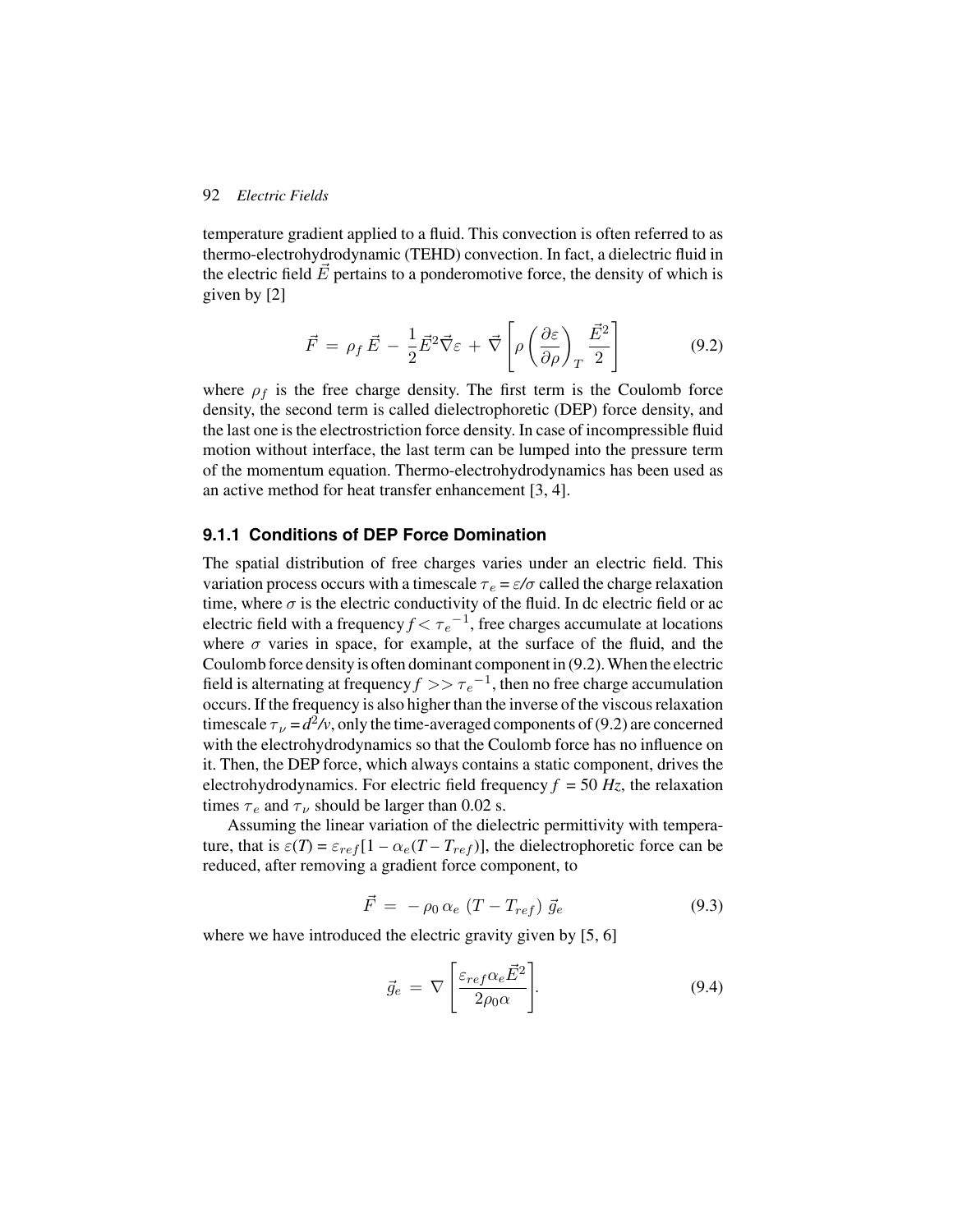The electric gravity represents the gradient of the electrostatic energy stored in the dielectric fluid.

This TEHD convection driven by the DEP force in microgravity is the subject of this chapter. The chapter is organized as follows: After introducing the physical basis of the TEHD convection, we will discuss the electric gravity in three classic shapes of capacitors and then equations governing the convection development from the quiescent conductive state of the fluid. The chapter will end on some results from stability analysis and open questions and, additionally, will give a short summary on application in extended microgravity experiments.

#### **9.1.2 Equations Governing DEP-Driven TEHD Convection**

We consider a dielectric fluid confined inside a capacitor with applied alternating voltage  $V(t) = \sqrt{2} V_0 \cdot \sin(2\pi ft)$ . The TEHD convection in microgravity conditions may be described by mass and momentum equations coupled to energy and electric field equations. The assumption  $f \gg \tau_e^{-1}$ ,  $\tau_{\nu}^{-1}$ allows for use of the time-averaged description; that is, the electric field and, hence, the electric gravity can be averaged over a period in the governing equations. In the Boussinesq approximation, the equations for TEHD convection read

$$
\vec{\nabla}.\vec{u} = 0 \tag{9.5}
$$

$$
\frac{\partial \vec{u}}{\partial t} + \left(\vec{u}.\vec{\nabla}\right)\vec{u} = -\vec{\nabla}\Pi + \nu\vec{\nabla}^2\vec{u} - \alpha\left(T - T_{ref}\right)\vec{g}_e \qquad (9.6)
$$

$$
\frac{\partial T}{\partial t} + \left(\vec{u}.\vec{\nabla}\right)T = \kappa \vec{\nabla}^2 T \tag{9.7}
$$

$$
\vec{\nabla} \cdot \left[ \varepsilon(T) \vec{\nabla} \varphi \right] = 0 \text{ with } \vec{E} = -\vec{\nabla} \varphi \tag{9.8}
$$

where  $\varphi$  is the electrostatic potential.

In the energy Equation (9.7), the viscous dissipation and Joule heating have been neglected, following the arguments developed by [7]. The reduced pressure  $\Pi$  is given by

$$
\Pi = \frac{p}{\rho_0} - \frac{\alpha_e \epsilon_{ref} (T - T_{ref}) \vec{E}^2}{2\rho_0} - \left(\frac{\partial \varepsilon}{\partial \rho}\right)_T \frac{\vec{E}^2}{2}.
$$
 (9.9)

These equations must be solved together with appropriate boundary conditions at surfaces  $S_i$  of electrodes ( $i = 1, 2$ ):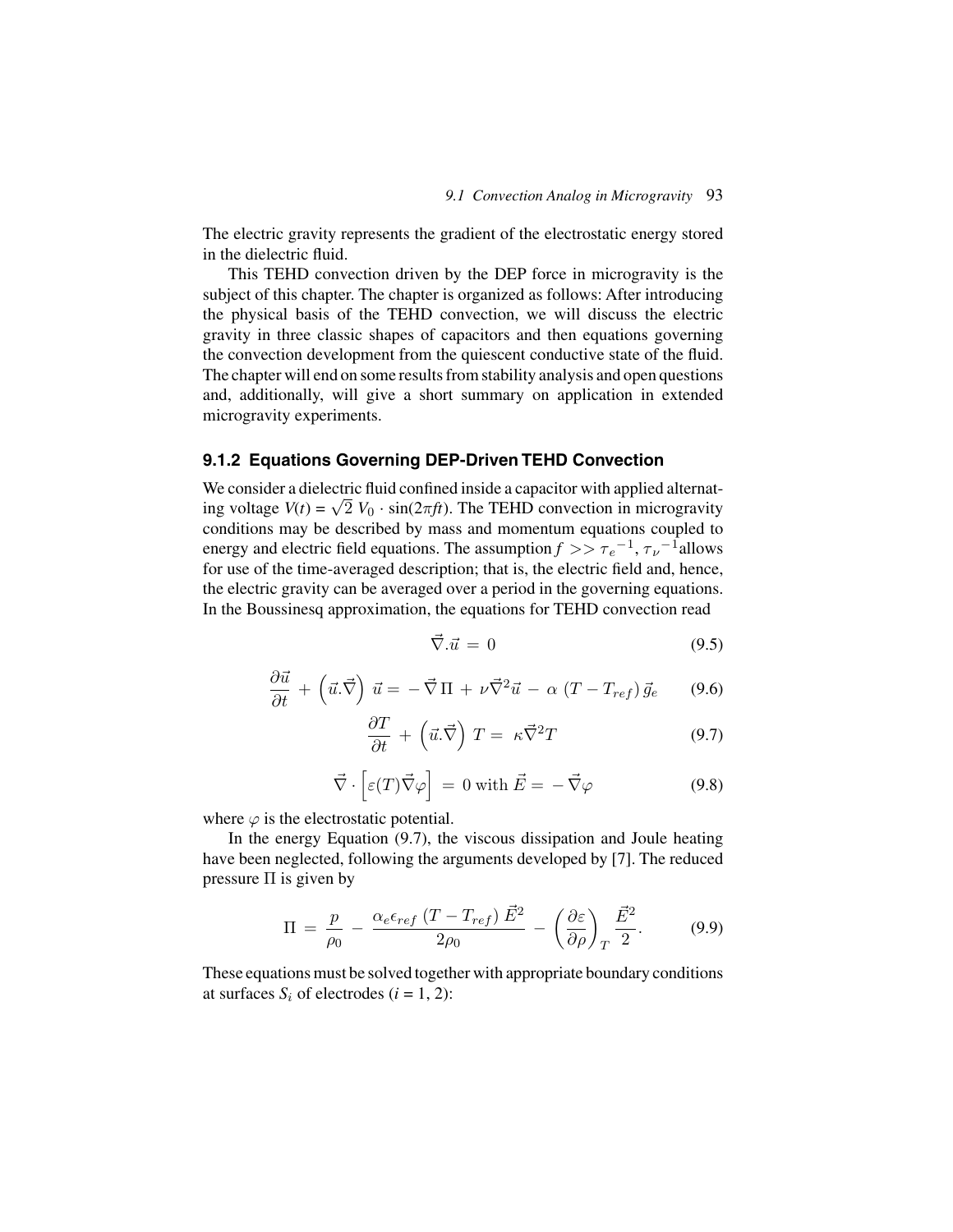$$
\vec{u} = 0 \quad T = T_1; \ \phi = V_0 \quad at \ S_1,\tag{9.10}
$$

$$
\vec{u} = 0 \quad T = T_2; \ \phi = 0 \quad at \ S_2. \tag{9.11}
$$

From now on, we will consider  $T_2$  as the reference temperature, that is  $T_{\text{ref}} = T_2$ , and correspondingly,  $\varepsilon_{ref}$  will be referred to as  $\varepsilon_2 = \varepsilon (T = T_2)$ .

# **9.2 Electric Gravity in the Conductive State for Simple Capacitors**

Consider a dielectric fluid at rest between electrodes in simple geometrical configurations, that is plane, cylindrical, or spherical, with a temperature difference  $\Delta T = T_1 - T_2$  and an alternative tension V<sub>0</sub> between the electrodes *S*<sup>1</sup> and *S*<sup>2</sup> (Figure 9.1). The temperature and electric fields can be computed analytically from the Equations (9.5–9.8), whereby the electric gravity can be derived by (9.4). Table 9.1 gives the expressions for these three configurations.

In plane capacitor, the gravity is due to the thermoelectric coupling through the thermoelectric parameter  $B = \alpha_e \Delta T$ ; it is always oriented along the temperature gradient, that is  $\vec{g}_e \uparrow \uparrow \vec{\nabla}T$ . In cylindrical and spherical capacitors, the gravity is a product of two contributing factors: The first  $g_0$  ( $\sim r^{-n}$ , *n* = 3 for cylindrical annulus and *n* = 5 for spherical shell) comes from the inhomogeneity of the electric field due to the curvature, and the second  $F(B, \eta, r)$  is the thermoelectric coupling. Moreover, the electric gravity can be either centripetal, that is  $\vec{g}_e \uparrow \downarrow \vec{e}_r$ , or centrifugal



**Figure 9.1** Flow configurations: plane capacitor, cylindrical annulus, and spherical shell.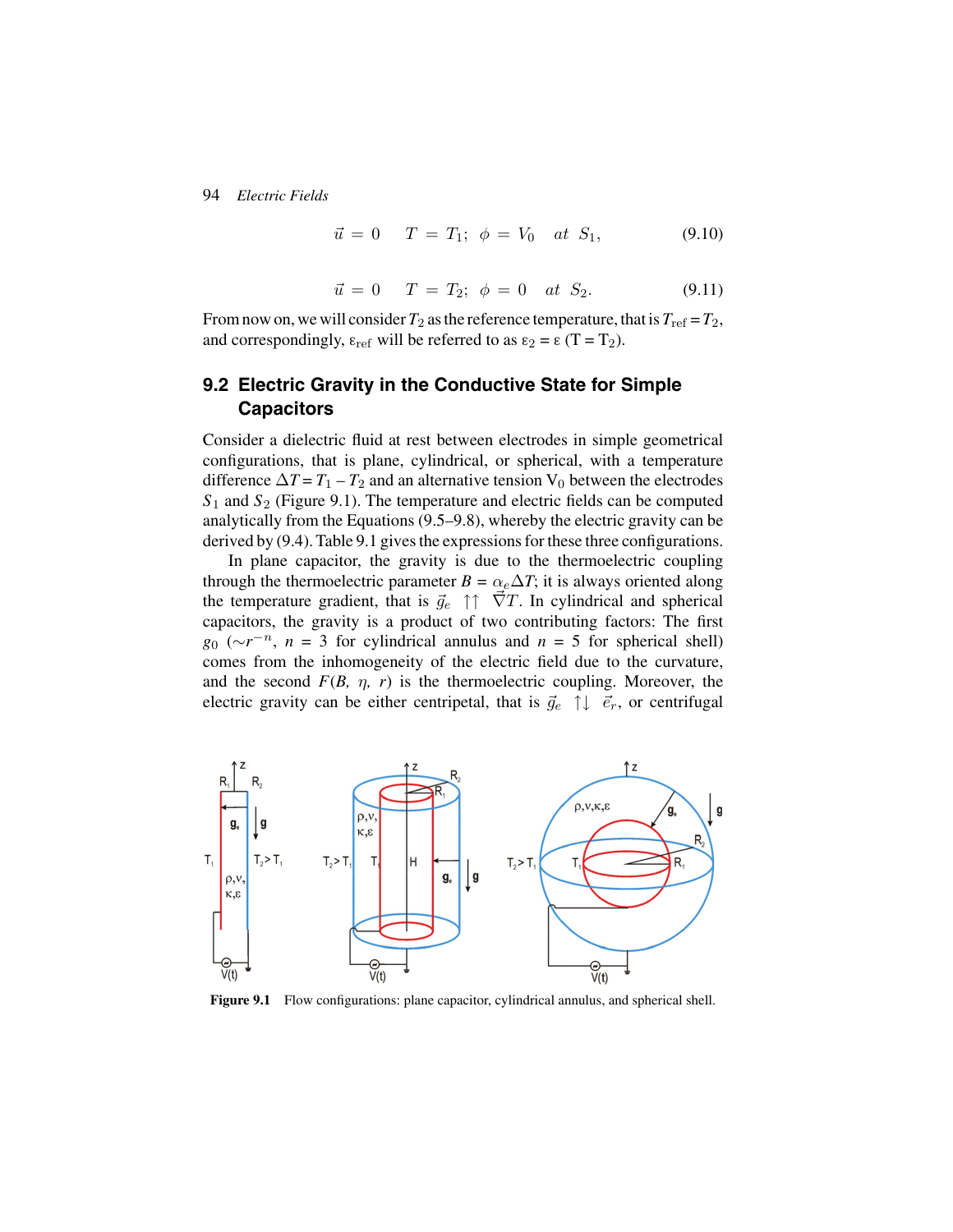|                      |                                                                                              | <b>Table 9.1</b> Basic conductive states in different electrode configurations. Parameter $B = \alpha_E \Delta T$ has been introduced |                                                                                                                                                                         |
|----------------------|----------------------------------------------------------------------------------------------|---------------------------------------------------------------------------------------------------------------------------------------|-------------------------------------------------------------------------------------------------------------------------------------------------------------------------|
| Capacitor<br>Shape   | Temperature Field                                                                            | Electric Field                                                                                                                        | Electric Gravity                                                                                                                                                        |
|                      |                                                                                              | $\vec{E}(x) = E(x) \vec{e}_x;$                                                                                                        |                                                                                                                                                                         |
| Plane                | $\begin{array}{l} T(x) \,=\qquad \\ T_2 + \left(1 - \frac{x}{d}\right) \Delta T \end{array}$ | $E(x) = - E_2 [1 - B(1 - \frac{x}{d})]^{-1}$                                                                                          | $\vec{g}(x) = -g_0 F(B, x) \vec{e}_x; g_0 = \frac{\varepsilon_{2} \alpha_E B}{\rho_0 \alpha d} \left(\frac{V_0}{d}\right)^2$                                            |
| capacitor            |                                                                                              | $E_2 = \frac{B}{\ln(1-B)} \frac{V_0}{d}$                                                                                              | $F = \left[\frac{B}{\ln(1-B)}\right]^2 \frac{1}{[1-B(1-x/d)]^3}$                                                                                                        |
|                      |                                                                                              | $E(r) = E(r) \vec{e_r};$                                                                                                              |                                                                                                                                                                         |
| Cylindrical $T(r)$ = |                                                                                              | $E(r) = -E_2 \left[1 - B \frac{\ln(r/R_2)}{\ln n}\right]^{-1} \frac{R_2}{r}$                                                          | $\vec{g}(r) \;=\; -g_0\,F(B,\,\eta,\,r)\,\vec{e}_r; \;\, g_0 \;=\; \tfrac{c_2\alpha_E}{\rho_0\,\alpha\,( \ln\,\eta)^2} \, \tfrac{V_0^2}{r^3}$                           |
|                      | annulus $T_2 + \frac{\ln(r/R_2)}{\ln \eta} \Delta T$                                         | $E_2 = - \frac{B}{\ln(1-B)} \frac{V_0}{R_2 \ln \eta}$                                                                                 | $F \,=\, \left[\frac{B}{\ln\left(1+B\right)}\right]^2\,\frac{1-(B/\ln\,\eta)[1+\ln\left(r/R_2\right)]}{[1-(B/\ln\,\eta)\,\ln\left(r/R_2\right)]^3}$                     |
|                      |                                                                                              |                                                                                                                                       | $\vec{g}(r) \, = \, -g_0 \, F(B,\eta,\, r) \, \vec{e}_r;$                                                                                                               |
|                      |                                                                                              | $E(r) = E(r) \tilde{e}_r;$                                                                                                            | $g_0\,=\,\frac{2\,\varepsilon_2\,\alpha_E}{\rho_0\alpha}\left(\frac{\eta}{1-\eta}\right)^2\frac{V_0^2\,R_2^2}{r^5}$                                                     |
|                      | Spherical $T(r) = T_2 +$<br>shell $\frac{1}{1-n} \left( \frac{R_2}{r} - 1 \right) \Delta T$  | $E(r) = E_2 \left(\frac{R_2}{r}\right)^2 \left[1 - \frac{B_{\text{II}}}{1 - \eta} \left(\frac{R_2}{r} - 1\right)\right]^{-1}$         |                                                                                                                                                                         |
|                      |                                                                                              | $E_2 = - \frac{B}{\ln(1-B)} \frac{v_0}{1-v_1}$                                                                                        | $F=\left \frac{B}{\ln\left(1-B\right)}\right $                                                                                                                          |
|                      |                                                                                              |                                                                                                                                       | $\left\lfloor 1 - \left(\tfrac{R_2}{2r} - 1\right) \tfrac{B\eta}{1-\eta} \right\rfloor \Big/ \left[1 - \left(\tfrac{R_2}{r} - 1\right) \tfrac{B\eta}{1-\eta} \right]^3$ |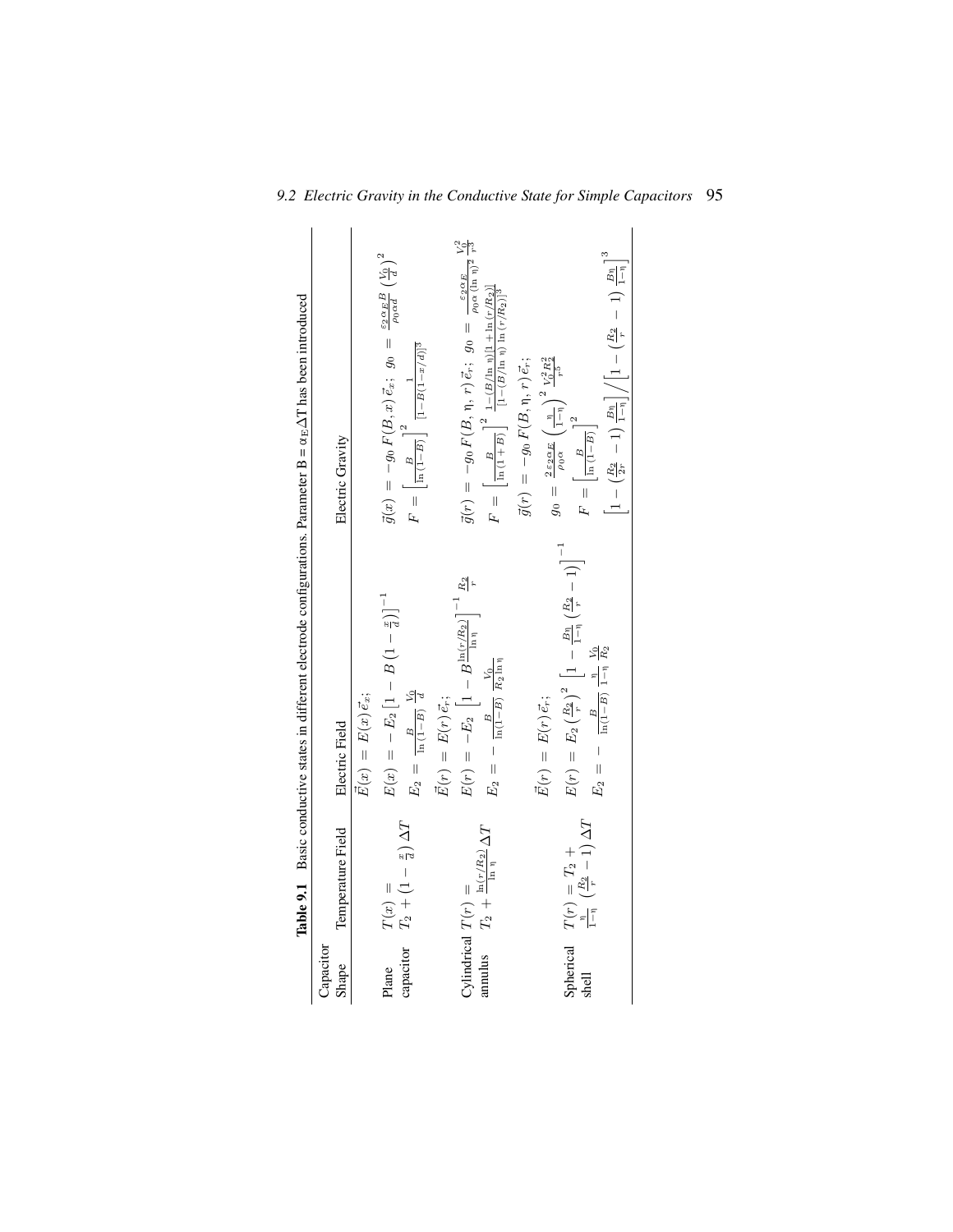$\vec{g}_e \uparrow \uparrow \vec{e}_r$ , depending upon the sign of the function  $F(B, \eta, r)$ . The orientation of the basic electric gravity in the spherical shell is summarized in Figure 9.2. A detailed discussion of the electric gravity in cylindrical annulus can be found in [6].

#### **9.2.1 Linear Stability Equations and Kinetic Energy Equation**

The characteristic scales can be used to introduce non-dimensional control parameters. For timescale, we chose the viscous relaxation time  $\tau_{\nu}$ , the gap *d* between the electrodes is chosen as length scale, and  $\Delta T$  is the temperature scale. The resulting control parameters are the Prandtl number  $Pr = v/k$  and the electric Rayleigh number  $L = \alpha_e \Delta T g_m d^3 / v k$ , where  $g_m$  is the electric gravity at the mid-gap and the thermoelectric parameter *B*.

The linearized equations near the quiescent conducting state ( $\vec{u} = 0$ ) are as follows:

$$
\vec{\nabla}.\vec{u} = 0 \tag{9.12}
$$

$$
\frac{\partial \vec{u}}{\partial t} + \left(\vec{u}.\vec{\nabla}\right)\vec{u} = -\vec{\nabla}\Pi + \vec{\nabla}^2\vec{u} - \frac{L}{\text{Pr}}\left[ (T - T_2)\vec{g}_e' + \theta\vec{g}_e \right] \quad (9.13)
$$

$$
\Pr\left[\frac{\partial \theta}{\partial t} + \left(\vec{u}.\vec{\nabla}\right)T\right] = \vec{\nabla}^2 \theta \tag{9.14}
$$

$$
\vec{\nabla}\left\{ \left[1 - B\left(T - T_2\right)\right] \vec{\nabla}\phi - B\,\theta\vec{\nabla}\varphi \right\} = 0 \tag{9.15}
$$

where  $\vartheta$  and  $\varphi$  denote the perturbation temperature and electric potential, respectively. Two components have been distinguished in the electric



**Figure 9.2** Diagram of basic gravity orientation in the spherical shell. C & C means that the gravity is centripetal and centrifugal in the inner and the outer layers, respectively.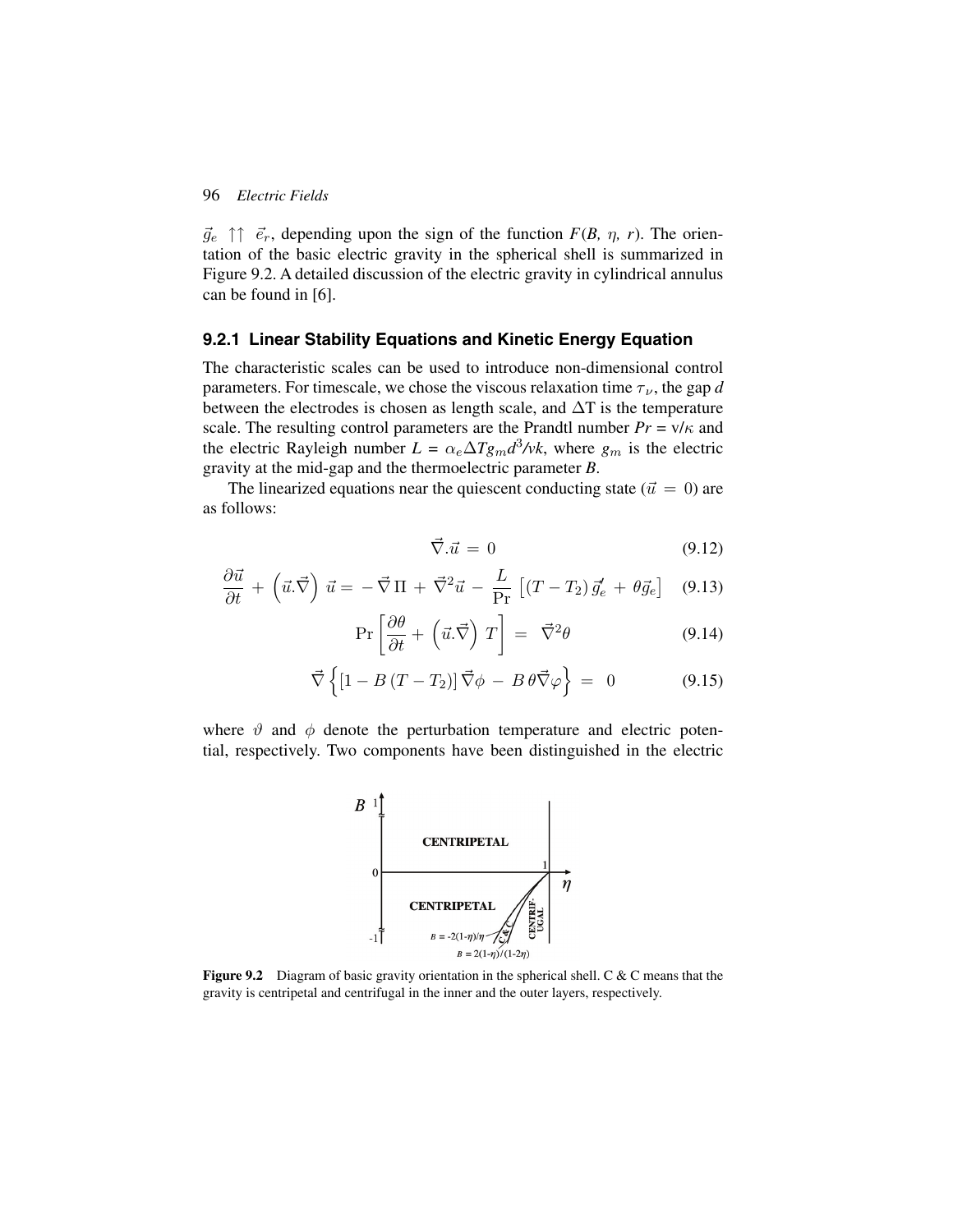gravity:  $\vec{g}_e$  in the basic conductive state and  $\vec{g}'_e$  related to the perturbation electric field. The latter arises through the thermoelectric coupling (9.15).

The equation of the perturbation kinetic energy is obtained straightforward from the previous equations and reads [6, 8]:

$$
\frac{dK}{dt} = W_{BC} + W_{PC} - D_v \tag{9.16}
$$

where

$$
K = \int\limits_V \frac{\vec{u}^2}{2} dV; \text{ Pr } W_{BG} = -L \int\limits_V \theta \vec{u} . \vec{g}_e dV; \text{ Pr } W_{PG} = -L \int\limits_V \left[ (T - T_2) \, \vec{u} . \vec{g}'_e + \theta \vec{u} . \vec{g}'_e \right] dV.
$$

#### **9.3 Results from Stability Analysis**

#### **9.3.1 Plane Capacitor**

The TEHD convection in a dielectric fluid between two plates in microgravity has been investigated by many authors [9–13]. It has been found that the critical modes are stationary and the corresponding critical values are  $L_c = 2128.696$ and  $q_c = 3.226$ , where *q* is the wave number of the perturbations in the plane of invariance. These values, which have been confirmed by different authors, are different from the critical parameters of the Rayleigh-Bénard (RB) instability:  $Ra_c = 1707.8$  and  $q_c = 3.117$ , where  $Ra = \alpha \Delta T g d^3 / v k$  is the Rayleigh number based on the Earth's gravity  $\vec{g}$ . Stiles has shown that application of electric potential to a stable configuration of fluid between two plates with an upward temperature gradient leads to an instability with a threshold  $L_c$  that increases with the value of –*Ra* [12].

Recently, Yoshikawa et al. [8] revisited the problem of TEHD in a plane capacitor in microgravity by solving linear stability equations with consideration of the feedback effect of the temperature on the electric field. They showed that the difference in the critical parameters from the RB instability arises from stabilizing effects of the thermoelectric feedback through the perturbation electric gravity  $\vec{g}_e'$ ; that is,  $W_{PG}$  takes a non-negligible negative value. The sensitivity of  $L_c$  and  $q_c$  to the thermoelectric parameter *B* has also been found: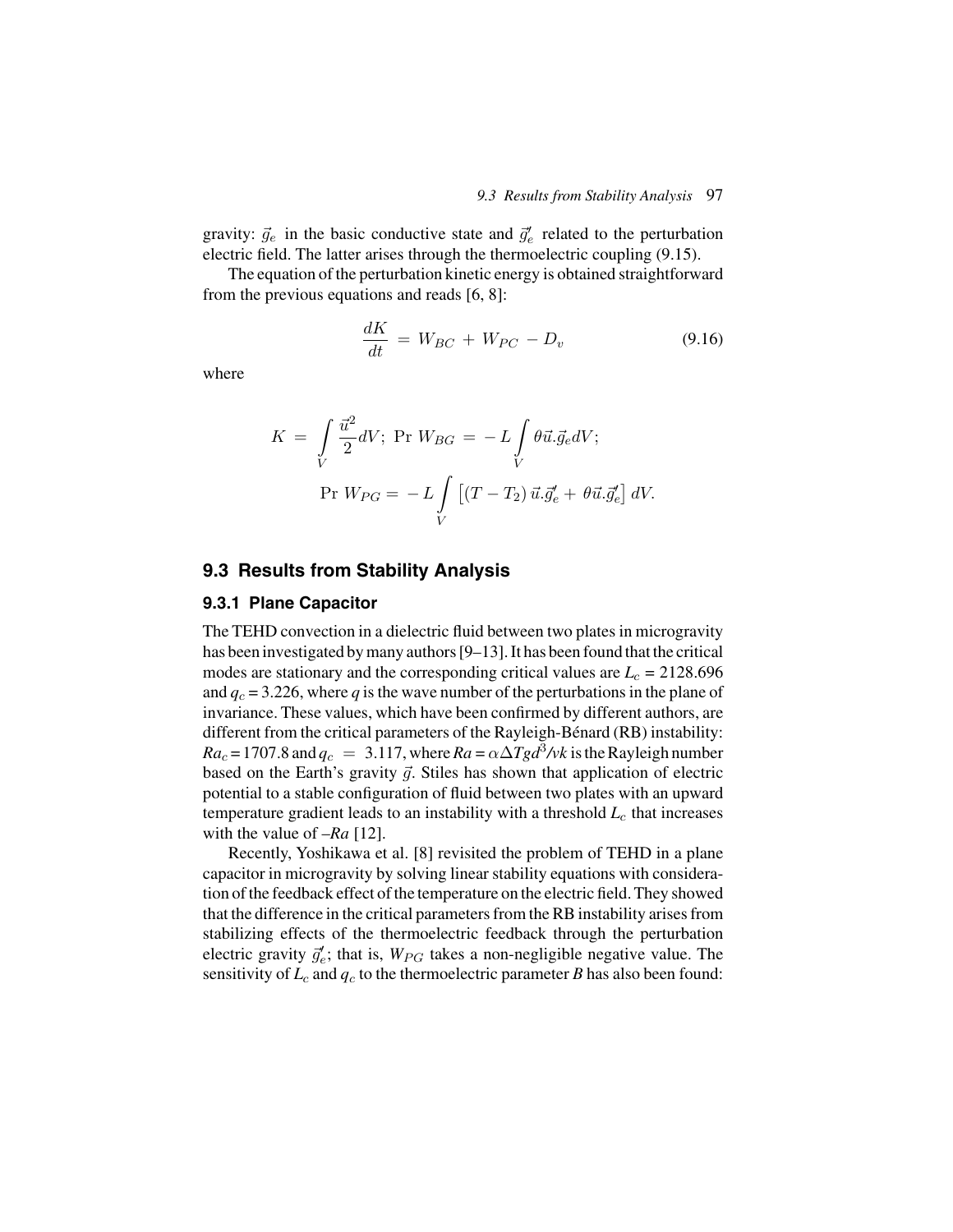$L_c$  decreases as *B* exceeds the value of 0.3, while the critical wave number increases.

In this work, they reported that just above the threshold of TEHD convection, the heat transfer coefficient is given by  $Nu = 1 + 0.78$  ( $L/L_c - 1$ ), while for Rayleigh-Bénard convection, it is given by  $Nu = 1 + 1.43(Ra/Ra_c - 1)$ . This difference has been explained by the negative contribution of  $W_{PG}$  to the kinetic energy evolution: The thermoelectric feedback coupling impedes convective flow.

#### **9.3.2 Cylindrical Capacitor**

The TEHD convection in annulus has interested some researchers by the central nature of the electric buoyancy force (Table 9.1) and by its potential applications in heat transfer enhancement [3–5, 7–14]. Linear stability studies have been developed assuming the axisymmetry of convection flow. Sensitivity of the critical parameters to the direction of the temperature gradient has been found [13]. However, most of these studies assumed the small gap approximation (i.e.,  $\eta \sim 1$ ) and neglected the thermoelectric feedback.

In a recent study, Yoshikawa et al. [7] have released the small gap approximation and the assumption of axisymmetry of perturbations. They investigated the critical conditions of thermal convection for a large range of radius ratio ( $0.02 < \eta < 0.999$ ) with the complete feedback effect. They found that the critical modes are non-axisymmetric stationary modes, although they are neither toroidal nor columnal. The critical value  $L_c$  varies significantly with  $\eta$ . For positive thermoelectric parameter *B*, the critical parameter  $L_c$ recovers the value  $Ra_c = 1707.8$  of the RB instability at large  $\eta$ , while it converges to  $L_c$  of the plane electrode geometry (Figure 9.3). The computation of the energy generation terms  $W_{BG}$  and  $W_{PG}$  for critical modes has led to the conclusion that the basic electric gravity  $\vec{g}_e$  is the driving force of the convection: The TEHD convection is analogue to the ordinary thermal convection. The thermoelectric feedback through the perturbation gravity  $\vec{g}_e'$  has stabilizing effects and it becomes significant as  $\eta \rightarrow I$ . The sensitivity of the critical parameters on curvature is analogous to that of thermal convection with centrifugal gravity in differentially heated annulus with solid rotation [15]. The TEHD convection in cylindrical annulus was observed in the experiment [5] for a small value of Ra and in a recent experiment on parabolic flight  $[16]$ .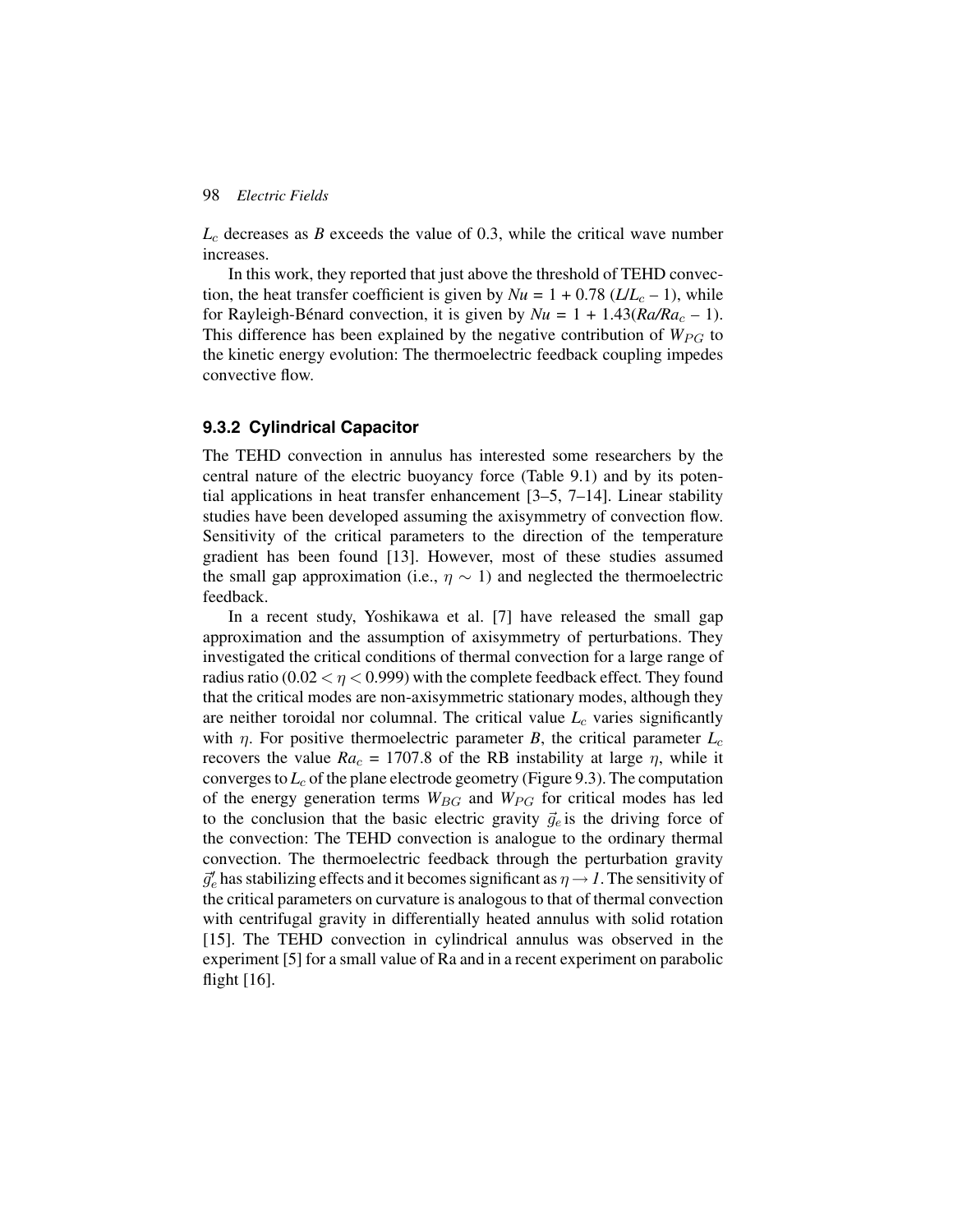

**Figure 9.3** Critical electric Rayleigh number Lc for the annular geometry  $(B = 10^{-4})$ .

#### **9.3.3 Spherical Shell**

Rayleigh-Bénard convection in spherical shells with the condition of a radially directed gravitational buoyancy force is a general basis in geophysical flows, for example, for convective attributes in the inner Earth's mantle or core [17, 18]. Spherical laboratory experiments involving this configuration of a "self-gravitating" force field [19] will always be dominated by "natural" gravity, which is then vertically downward rather than radially inward. One alternative is to conduct the experiment in microgravity, thereby switching off the vertically upward buoyancy force. Supplementary, the application of the electric field as introduced above allows realizing a DEP-driven TEHD experiment as Rayleigh-Bénard analogue.

Travnikov et al. [20] perform a linear stability analysis for such a setup in microgravity environment varying the radius ratio *h* from 0.1 to 0.9. As a result, the eigenvalues are real, therewith delivering the independence of the Prandtl number (as non-dimensional parameter of the physical properties of the liquid). A lower curvature with  $\eta \rightarrow 0.9$  leads to the higher critical onset of convection  $L_c$  and higher critical *l*-modes (*e.g.,*  $\eta = 0.3$ ,  $l = 2$ ;  $\eta = 0.5, l = 4; \eta = 0.7, l = 7; \eta = 0.9, l = 12$ ). Critical values for higher  $\eta$  are closer nearby each other. This leads to the specific design of a microgravity experiment with  $\eta = 0.5$  to avoid a critical slowing down during reaching a stable convective state. Furthermore, symmetry-breaking bifurcations by means of simulations together with path-following techniques and stability computations have been applied for  $\eta = 0.5$  in [21]. The patterns of convection produce different symmetries in the form of axisymmetry, octahedral, and fivefold ones. Transition to time periodic states captures a remnant tetrahedral pattern symmetry before irregular flow appears.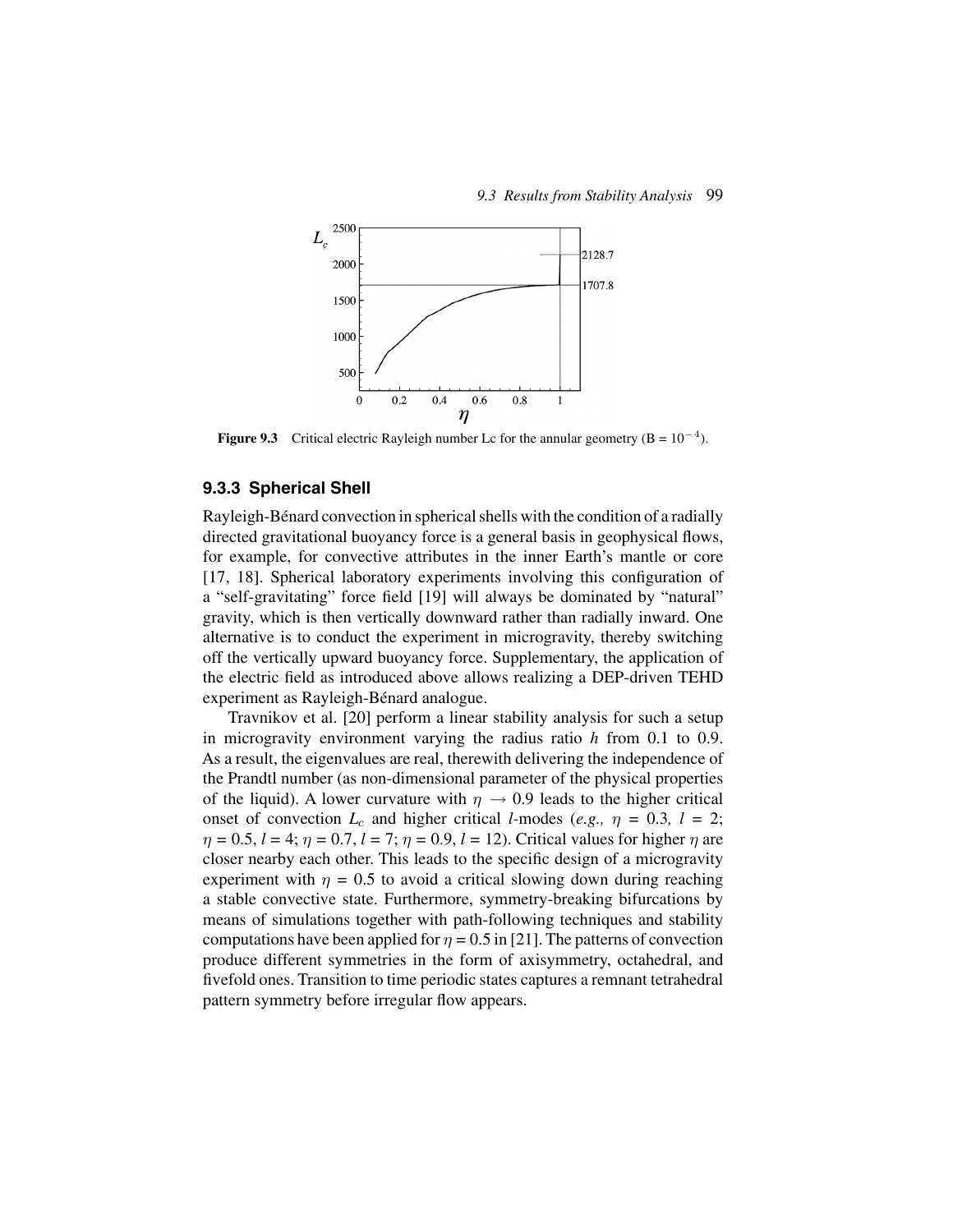In both studies [20, 21], the critical  $L_c$  is referenced to the outer radius ratio. To compare it with values from the literature, we can refer to, for example*,* mantle models. In a very recent work, we discuss this extensively [22]. The main objective for the comparison is the  $r^{-5}$  dependency of the electric field, which is in contrast to the geophysical models. In mantles of planetary bodies, however, the gravity is taken to be constant, whereas hydrodynamic convective modes in the Earth's liquid outer core are considered with a linear dependency. But in [21–23], we conclude that the spatial dependency is not such of relevance and that the whole scenario from the onset of convection via transition to chaos is generic.

## **9.4 Conclusion**

The thermo-electrohydrodynamic convection in dielectric fluids represents a simple way of realizing thermal convection under microgravity conditions. The present chapter has explained the main physical mechanism underlying this convection. The key role of the electric gravity was highlighted for three simple geometries of capacitors. The critical parameters depend on the geometry parameters (curvature) and on the thermoelectric parameter. For large values of thermoelectric parameter, the perturbation gravity increases the threshold of the thermal convection. The thermo-electrohydrodynamic convection in dielectric oils has been observed in experiments and might play a growing role in the heat transfer enhancement of aerospace equipment.

## **Acknowledgment**

The authors are grateful for the bilateral PROCOPE program. The "GeoFlow" project is funded by ESA (Grant No. AO-99-049) and by the German Aerospace Center DLR (Grant No. 50WM0122 and 50WM0822). The authors would also like to thank ESA for funding the "GeoFlow" Topical Team (Grant No. 18950/05/NL/VJ). B.F. thanks the financial support by the Brandenburg Ministry of Science, Research and Culture (MWFK) as part of the International Graduate School at Brandenburg University of Technology (BTU) and the funding at the Otto von Guericke Universität Magdeburg through the Saxony-Anhalt Ministry of Culture (MK HGB/BFP). I.M thanks the financial support from CNES (French Space Agency) and the CPER-Haute Normandie under the program THETE. H.Y and I.M. acknowledge the financial support by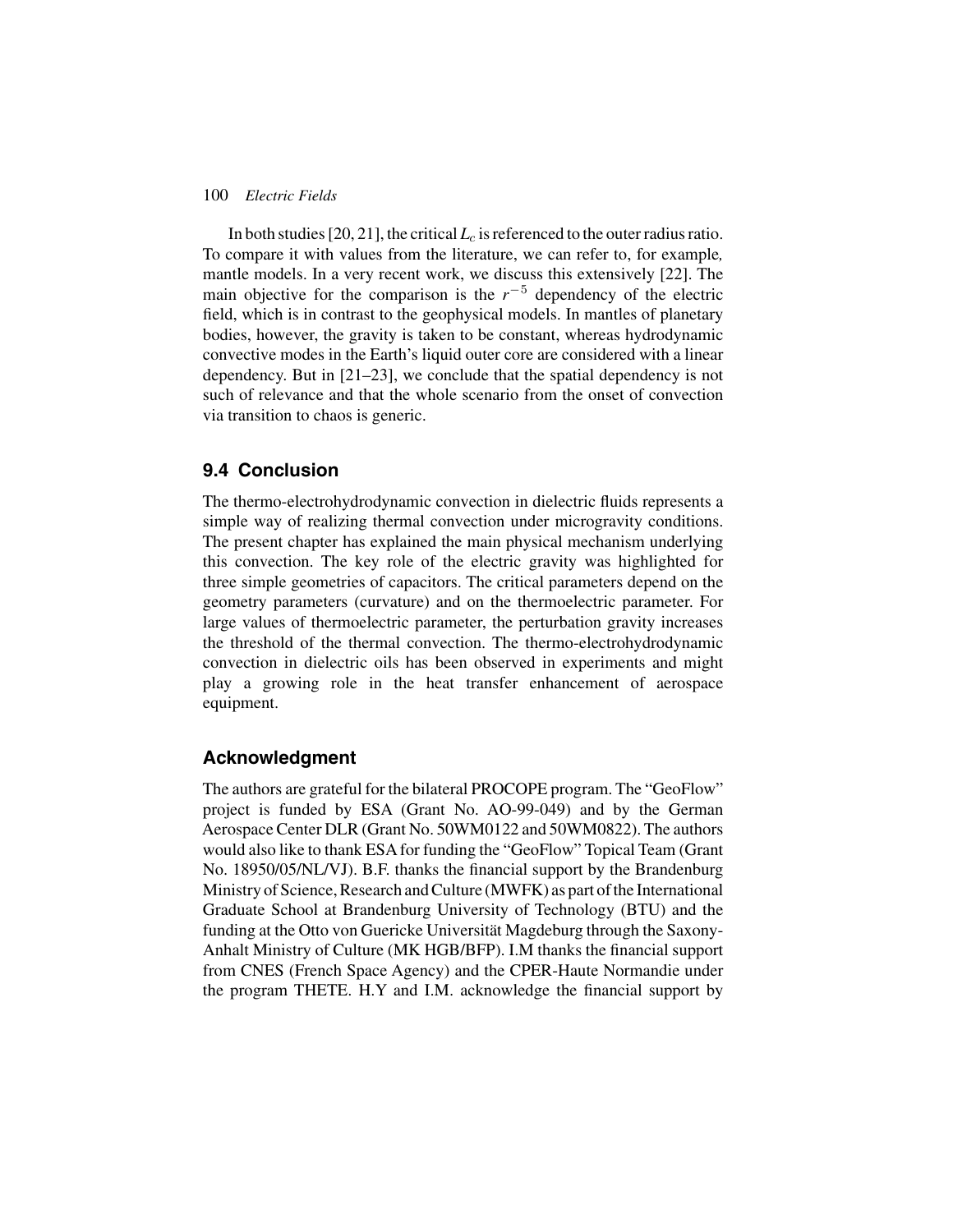the french Agence Nationale de la Recherche (ANR), through the program "Investissements d'Avenir" (ANR-10 LABX-09-01), LABEX EMC<sup>3</sup>.

# **References**

- [1] Chandrasekhar, S. *Hydrodynamic and Hydromagnetic Stability*. Dover Publications, 1981.
- [2] Landau L., and E. Lifshitz. *Course of Theoretical Physics— Electrodynamics of Continuous Media,* Vol. 8. Oxford: Butterworth-Heinemann, 1984.
- [3] Paschkewitz, J.S., and D.M. Pratt. "The Influence of Fluid Properties on Electrohydrodynamic Heat Transfer Enhancement in Liquids Under Viscous and Electrically Dominated Flow Conditions. *Experimental Thermal and Fluid Science* 21 (2000): 187–197.
- [4] Laohalertdecha, S., P. Naphon, and S. Wongwises. "AReview of Electrohydrodynamic Enhancement of Heat Transfer." *Renewable Sustainable Energy Reviews* 11 (2007): 858–876.
- [5] Chandra, B., and D. Smylie. "A Laboratory Model of Thermal Convection Under a Central Force Field." *Geophysical Fluid Dynamics* 3 (1972): 211–224.
- [6] Yoshikawa, H.N., O. Crumeyrolle, and I. Mutabazi. "Dielectrophoretic Force-Driven Thermal Convection in Annular Geometry." *Physics of Fluids* 25 (2013): 024106.
- [7] Yavorskaya, I.M., N.I. Fomina, and Y.N. Belyaev. "A Simulation of Central Symmetry Convection in Microgravity Conditions." *Acta Astronautica* 11 (1984): 179.
- [8] Yoshikawa, H.N., M. Tadie Fogaing, O. Crumeyrolle, and I. Mutabazi. "Dielectrophoretic Rayleigh-Bénard Convection Under Microgravity Conditions." *Physical Review. E, Statistical, Nonlinear, and Soft Matter Physics* 87, no. 4 (2013): 043003.
- [9] Roberts, P.H. "Electrohydrodynamic Convection." *The Quarterly Journal of Mechanics and Applied Mathematics* 22 (1969): 211–220.
- [10] Turnbull, R.J., and J. R. Melcher. "Electrohydrodynamic Rayleigh-Taylor Bulk Instability." *Physics of Fluids* 12 (1969): 1160.
- [11] Melcher, J.R. *Continuum Electromechanics*. Massachusetts: The MIT Press, 1981.
- [12] Stiles, P.J. "Electro-Thermal Convection in Dielectric Liquids." *Chemical Physics Letters* 179 (1991): 311–315.